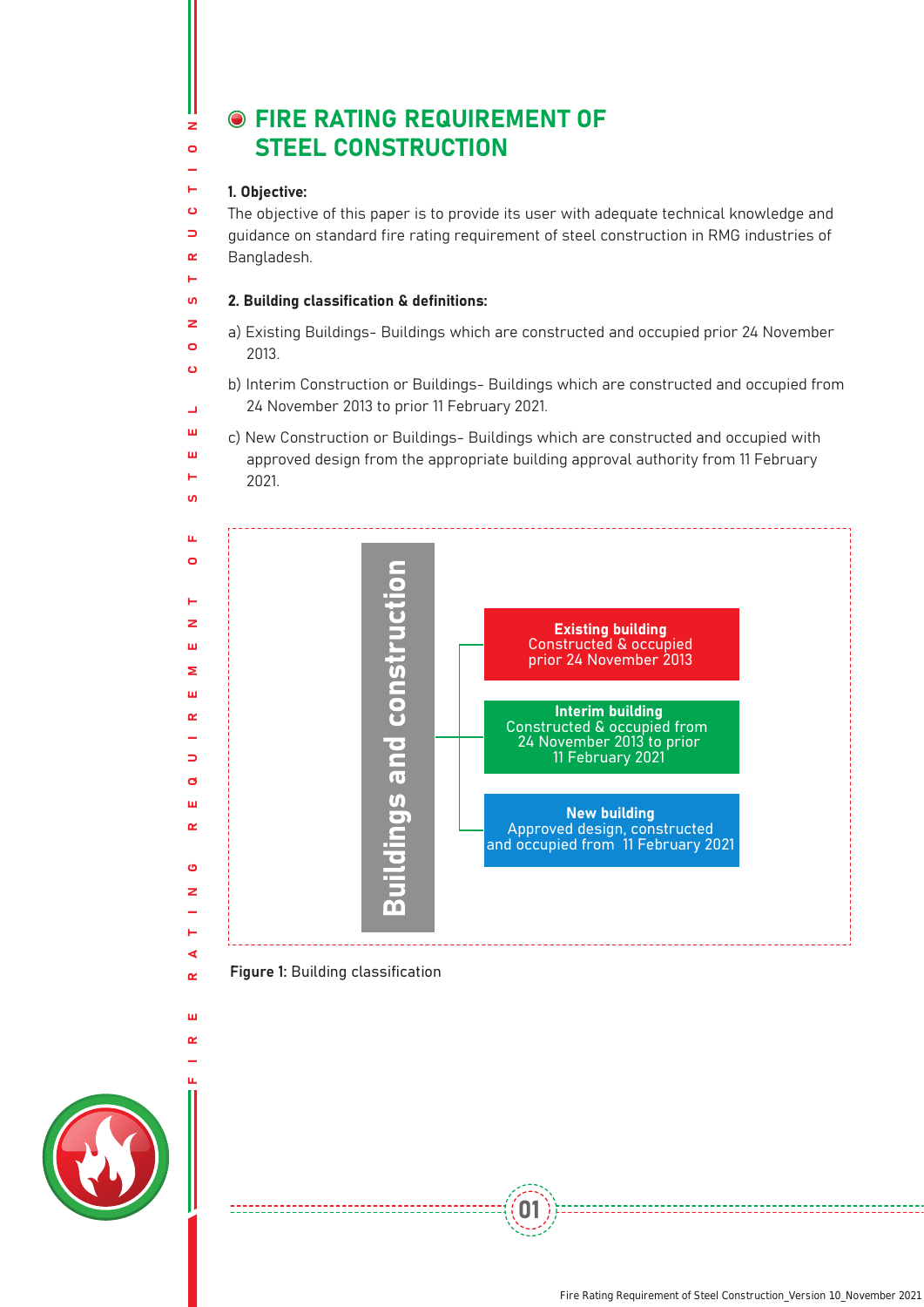## 3. Protection of existing buildings:

I.  $\bar{z}$  $\bullet$ L.

|                                                                 | <b>Existing building (occupied prior to 24 November 2013)</b>                                                            |                                                                    |
|-----------------------------------------------------------------|--------------------------------------------------------------------------------------------------------------------------|--------------------------------------------------------------------|
|                                                                 | Per floor area <22,000 sq. feet                                                                                          | Per floor area >22,000 sq. feet                                    |
|                                                                 | No requirement of sprinkler                                                                                              | No requirement of sprinkler                                        |
| 2 Storeys or<br>less                                            | No requirement of passive<br>fire protection                                                                             | No requirement of passive fire<br>protection.                      |
|                                                                 | Mixed occupancy separation according to BNBC 2006 Part 3 table 3.2.1.<br>(Separation wall and floor/ ceiling assemblies) |                                                                    |
|                                                                 |                                                                                                                          |                                                                    |
| More than 2<br>storeys up to<br>building<br>height 65 ft        | No requirement of passive<br>fire protection.                                                                            | No requirement of passive<br>fire protection.                      |
|                                                                 | Active fire protection required-<br>Standpipe system when building<br>occupied level >33 feet.                           | Active fire protection required-<br>sprinkler and standpipe system |
|                                                                 | Mixed occupancy separation according to BNBC 2006 Part 3 table 3.2.1.<br>(Separation wall and floor/ ceiling assemblies) |                                                                    |
|                                                                 | Passive fire protection required.                                                                                        | Passive fire protection required.                                  |
| building                                                        |                                                                                                                          |                                                                    |
| height more<br>than 65 feet<br>but less than<br><b>75 feet.</b> | Active fire protection-Standpipe<br>system                                                                               | Active fire protection required-<br>Sprinkler and standpipe system |
|                                                                 | Mixed occupancy separation according to BNBC 2006 Part 3 table 3.2.1.<br>(Separation wall and floor/ ceiling assemblies) |                                                                    |
|                                                                 |                                                                                                                          |                                                                    |
| <b>Building</b><br>height more<br>than 75 feet                  | Passive fire protection required.<br>Active fire protection required- sprinkler and standpipe system.                    |                                                                    |
|                                                                 | Mixed occupancy separation according to BNBC 2006 Part 3 table 3.2.1.<br>(Separation wall and floor/ ceiling assemblies) |                                                                    |
|                                                                 | Table 1: Fire protection requirement of existing buildings in terms of height and floor area.                            |                                                                    |

 $\langle 02$ 



-------------------------------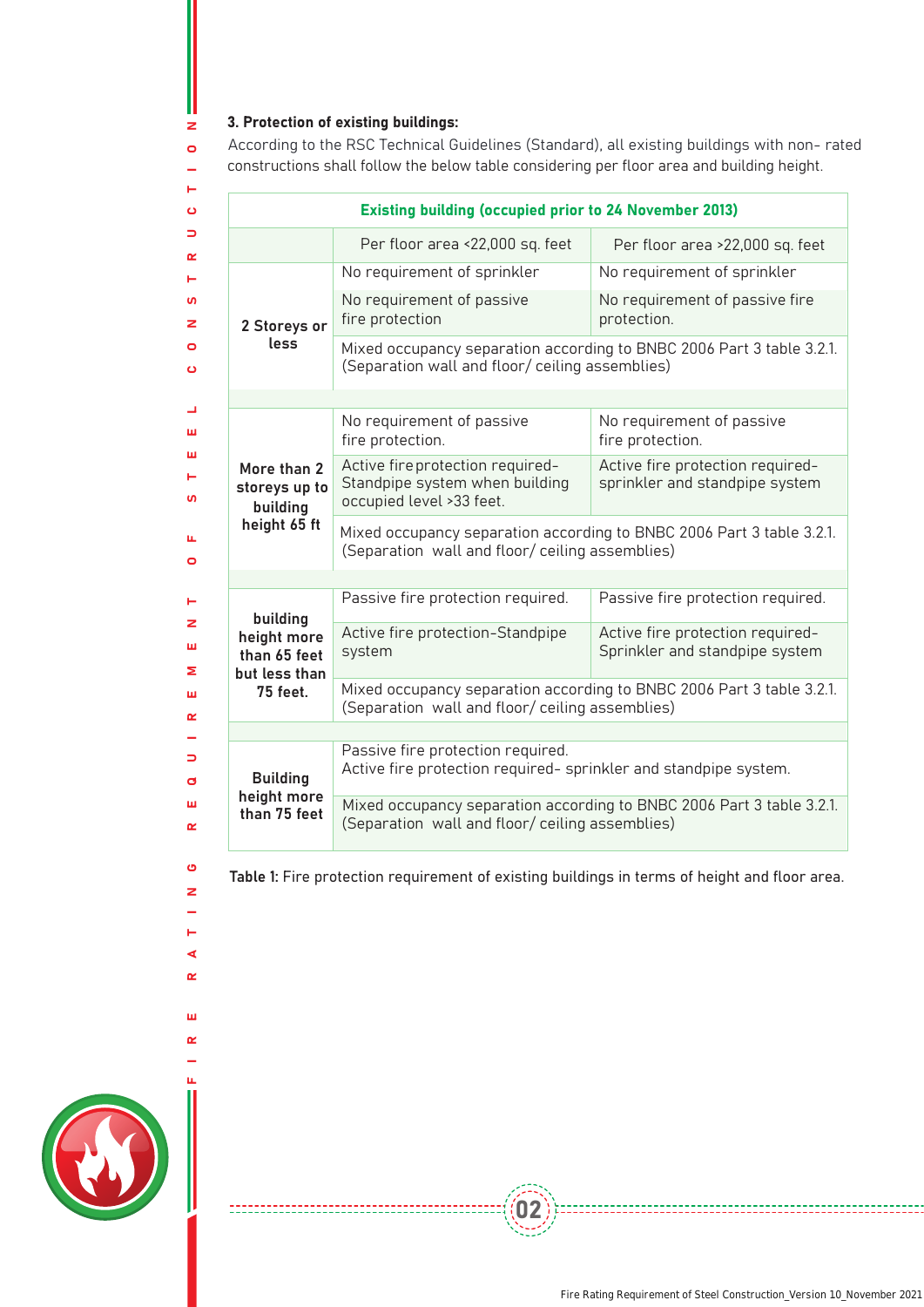#### 4. Protection of interim buildings:

- will be considered as occupancy G2. (See BNBC 2006 Part 3 Section 2.1.7) As per the RSC Technical Guidelines (Standard) Part 3 Section 3.3.6- all RMG factories
- All RMG factories must be of type 1 or type 2 construction (See BNBC 2006 Part 3 Section 2.4.3 & Section 3.2.4)
- For type 2 construction, the maximum permissible height of the building shall be 4 storeys or 14 meters. (See BNBC 2006 Part 3, Table 3.1.9)
- Interior bearing walls, bearing partitions, girders, trusses & framings must have minimum fire resistance rating: 2 hr. in type 2 construction & 4 hr. in type 1 construction. (See BNBC 2006 Part 3, Table 3.3.1)
	- Floor construction including beams must have a minimum 1.5 hr. fire resistance rating in type 2 & 3 hr. fire resistance rating in type 1. (See BNBC 2006 Part 3, Table 3.3.1)

| 3 hr. |
|-------|
| 4 hr. |
| 4 hr. |
| 4 hr. |
| 4 hr. |
|       |

FIRE RATING REQUIREMENT OF STEEL CONSTRUCTION

ø ×

⋖  $\sim$ 

ш  $\sim$ 

х.  $\overline{z}$ ш Σ 'nт  $\alpha$  $\overline{a}$  $\Rightarrow$  $\mathbf{a}$ ш  $\sim$ 

u.  $\circ$ 

Ш Ш Ē.  $\mathbf{u}$ 

 $\mathbf{z}$  $\bullet$ 

Ē.  $\ddot{\mathbf{c}}$  $\overline{\phantom{0}}$  $\alpha$ L. ທ. z  $\overline{a}$  $\ddot{\mathbf{c}}$ 

| $1.5$ hr.        |
|------------------|
| 2 hr.            |
| 2 <sub>hr.</sub> |
| 2 <sub>hr.</sub> |
|                  |

Figure 2: Type 1 building schematic diagram for fire rating of structural elements

Figure 3: Type 2 building schematic diagram for fire rating of structural elements

- Depending on the distance from the building to the property line the fire resistance rating of the exterior wall must meet BNBC 2006 Table 3.2.2.
- If the floor assembly is also a separation between occupancies, then BNBC 2006 Table 3.2.1 must also be considered.

03



-------------------------------